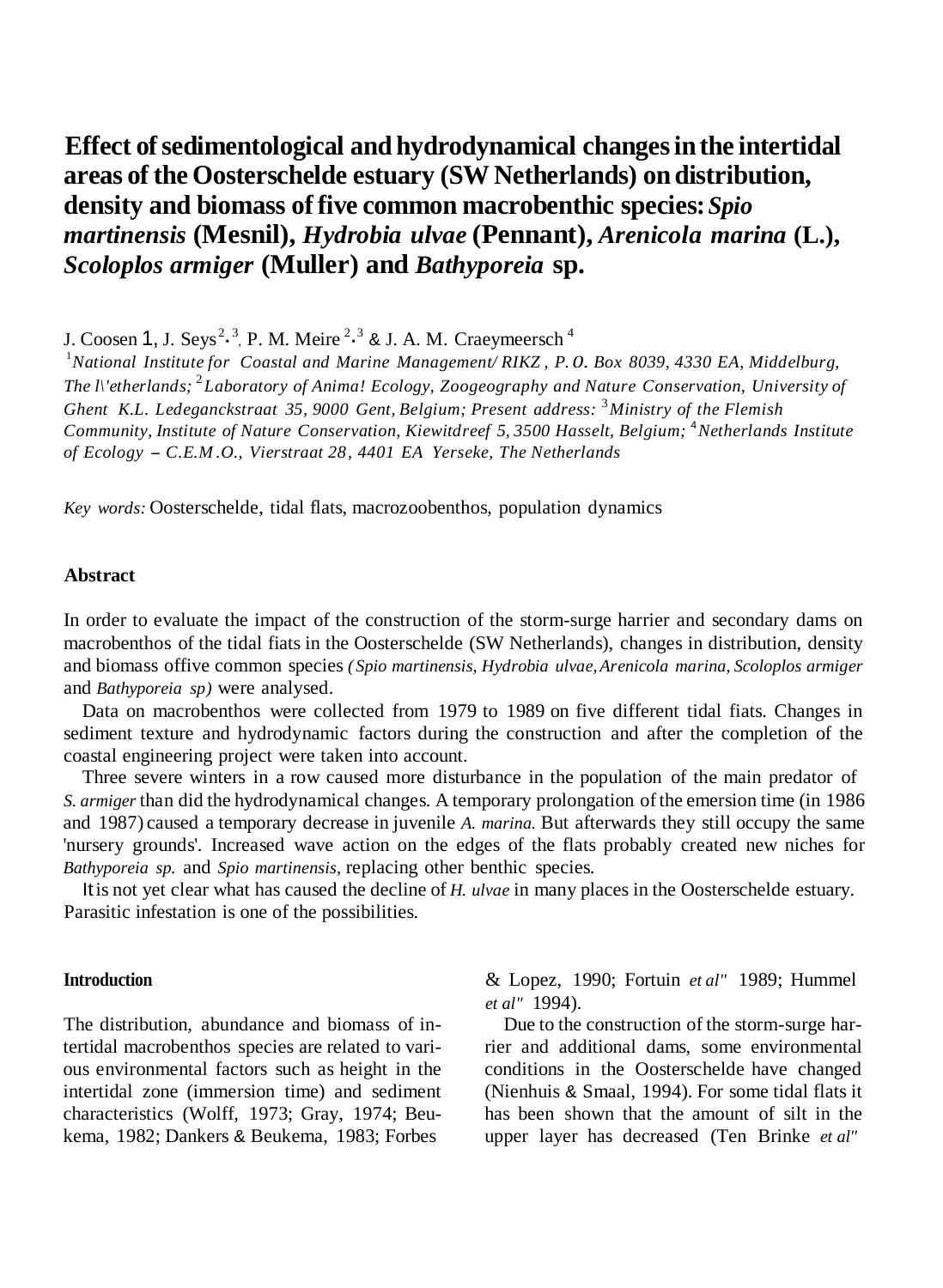1994) and the bottom height has changed, because of changes in erosion/sedimentation processes (Mulder & Louters, 1994).

During construction, increased wave dynamics were observed on the edges of the tidal flats and a 'washing-out' of fine sediments during storms occurred, without replacement by sedimentation, because of the low percentage of silt in the water under the new conditions (Ten Brinke *et al.,* 1994). A slow erosion of the tidal flats, resulting in a net loss of 15% intertidal area within 30 years, is the dominant process now (Smaal & Nienhuis, 1992).

Apart from the impact of the coastal engineering project, the effect of severe winters or high summer temperatures on benthic populations can be substantial (Beukema, 1979; Beukema, 1985; Dörjes, 1980; Ziegelmeier, 1964). Seys *et al.* (1994) found the observed patterns in total biomass, total density and diversity to be largely

determined by the alternation of severe and mild winters.

In order to evaluate the impact of the hydrodynamic and sedimentological changes on macrobenthos of the tidal flats in the Oosterschelde a monitoring programme was executed. Three approaches have been used to treat the data. This paper deals with analysis of the population dynamics at the species level. Meire *et al.* (1994) studied the same dataset from a community viewpont and Seys *et al.* (1994) assessed trends and patterns in total density, total biomass and diversity of the benthic community.

# **Material and methods**

# *Sampling stations and methods*

The analysis is based on three datasets: INTER-ECOS, COST and VIANE.



*Fig. 1.* Map of the Oosterschelde indicating sampling stations mentioned in the text.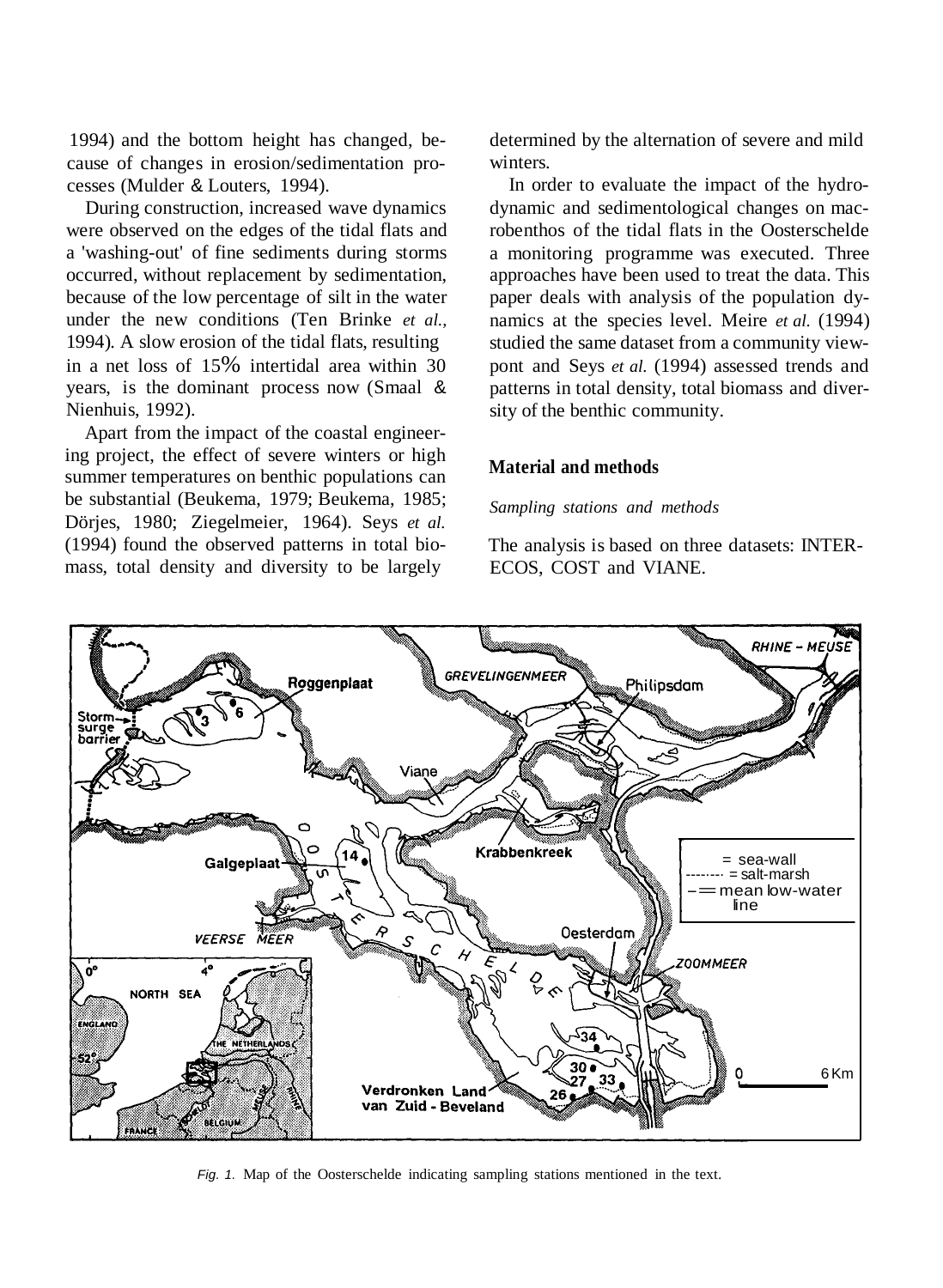The INTERECOS dataset consists of a macrozoobenthic survey in August/September 1985 (pre-harrier situation) and a similar one in 1989 (post-harrier situation) with 305 sampling stations distributed over three tidal fiats, *i.e.* in the western (Roggenplaat), central (Galgeplaat) and northern (Krabbenkreek) part of the Oosterschelde (Fig. 1). To compare the results of both years the Wilcoxon matched-pairs signed rank test (Siegel, 1956)was used. The sediment texture of the 3 large tidal fiats does show some variation in average values (Table 1). Sediments were very sandy with the fines content generally less than 5% . Roggenplaat and Galgeplaat showed little difference in percentages of silt and median grain size from 1985 to 1989. Only the Krabbenkreek shows a significant decrease in both (Table 1). The tidal elevation of the sampling sites varied between NAP (Dutch Ordnance Level) -1.6 m and NAP  $+ 1.2$  m in both years with means of NAP -0.14 m and NAP -0.24 m in 1985 and 1989 respectively. The decrease in 1989 was significant (Meire *et al.,* 1994: Table 1). The higher zones of the tidal fiats (up to NAP  $+0.75$  m) were less silty in 1989 than in 1985 (Fig. 2).

The COST dataset comes from a monitoring programme in the period 1983-1989 based on two stations from the Roggenplaat in the west of the Oosterschelde and five at the eastern tidal fiats (Verdronken land van Zuid Beveland [Fig. 1]). Samples were initially (1983 and 1984) taken four times a year, and twice since then (1985-1989). The sediment in most of the permanent stations was silty sand with a median grain-size of 2.5-3.2 0 (Seys *et al.,* 1993). Two stations higher in the intertidal zone in the east-



*Fig. 2.* Silt content in the sediment in relation to height in the intertidal zone of the tidal flats of the Oosterschelde in 1989. White bars  $= 1985$ ; black bars  $= 1989$ . Height classes, legend:  $3 = \text{NAP-150 cm/NAP-125 cm};$   $4 = -125/-100;$   $5 = -100/$  $-75$ ; 6 =  $-75/-50$ ; 7 =  $-50/-25$ ; 8 =  $-25/NAP$ ; 9 =  $NAP/ + 25$ ;  $10 = +25/ + 50$ ;  $11 = +50/ + 75$ ;  $12 = +75/$  $= 100.$ 

ern part were more silty before the construction of the dams. The tidal elevation of the stations varied between NAP -0.70 and NAP + 1.1 m before the construction of the dams. In 1989 one station showed sedimentation (30 cm), three showed erosion (10-15 cm) (Seys *et al.,* 1994).

The VIANE dataset was derived from a monitoring programme (1979-1989) on 6 stations on a tidal fiat (The Slikken van Viane), situated in the northern part of the Oosterschelde (Fig. 1). Samples were taken (almost) yearly in late summer. Until 1986 the Viane stations had a higher percentage of silt (fraction  $\lt 53 \mu$ ), in the order of 5 to 10% (Seys *et al.,* 1994). In 1987 the percentage dropped to an average of 2.5 (except for station V-39). The tidal elevation of the stations

*Table* **J**. Mean values of percentage silt and median grain size of 3 intertidal areas in the Oosterschelde in 1985 and 1989 (excluding mussel plots and clay banks) {after Ten Brinke *et al.,* 1994}. \* Difference 1989-1985 statistically significant according to Wikoxon signed ranks test (Siegel, 1956).

| Area         | $\%$ silt fraction <53 $\mu$ m |      |         |         | Median grain size |      |         |        |
|--------------|--------------------------------|------|---------|---------|-------------------|------|---------|--------|
|              | 1985                           | 1989 | Diff.   | Test    | 1985              | 1989 | Diff.   | Test   |
| Roggenplaat  | 0.86                           | 1.14 | 0.28    |         | 2.56              | 2.54 | $-0.02$ | $\ast$ |
| Galgeplaat   | 1.01                           | 0.76 | $-0.25$ | $\star$ | 2.80              | 2.78 | $-0.02$ |        |
| Krabbenkreek | 4.47                           | 2.86 | $-1.61$ | $\star$ | 2.89              | 2.86 | $-0.03$ | $\ast$ |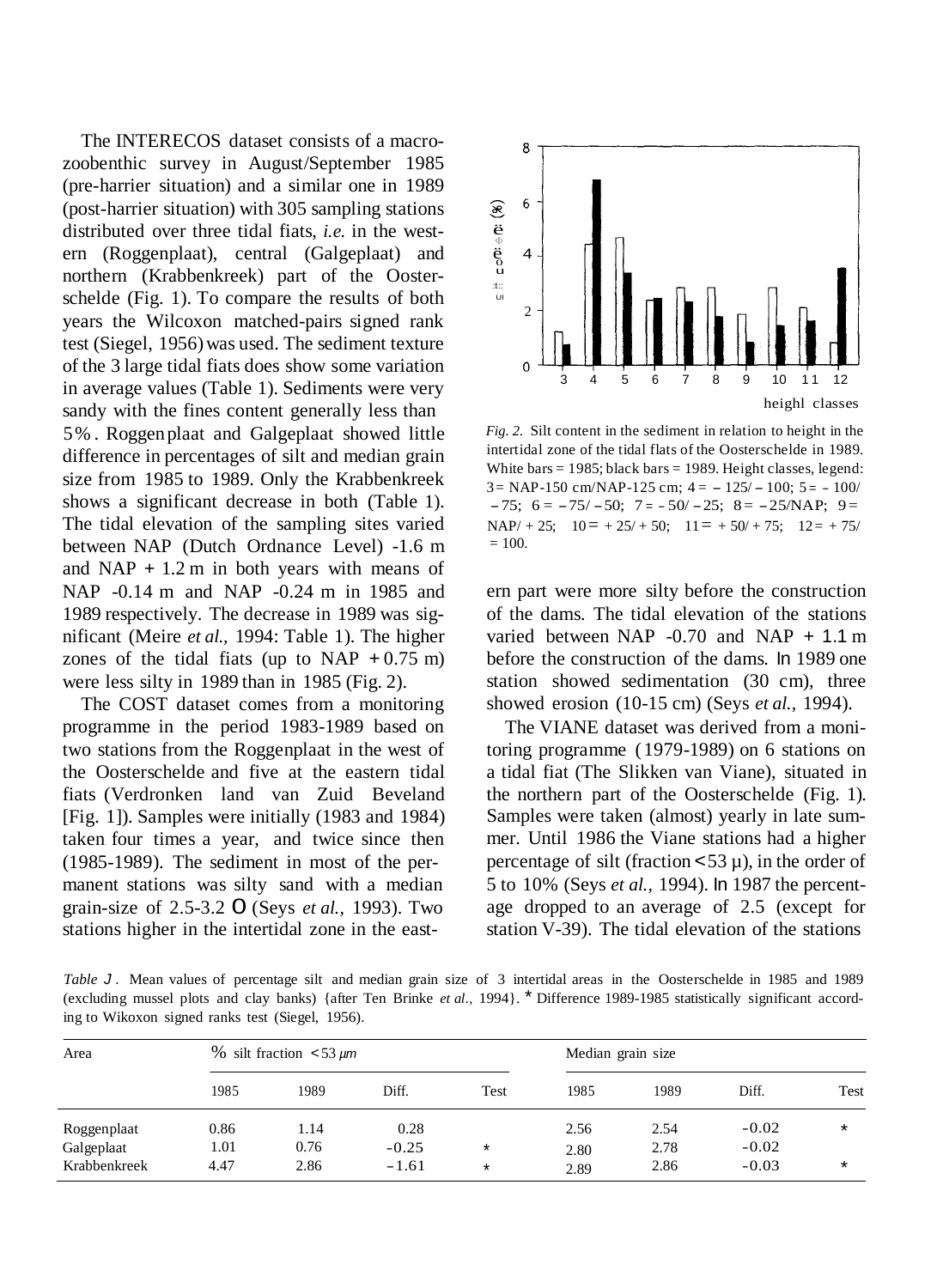varied between NAP  $-0.80$  and NAP  $+0.60$  before the construction of the dams. In 1988 most stations showed erosion (10-15 cm) (Seys *et al.,* 1994).

In all the datasets, care-samples were taken and sieved on a 1mm-mesh sieve. Numbers of animals are counted and identified and ash free dry weight (AFDW) is determined by drying, weighing, ashing and reweighing. For more details on sampling and laboratory methods see Meire *et al.* (1994), Craeymeersch *et al.* (1988) & Seys *et al.* (1993) and Meire & Dereu (1990) for the INTERECOS, COST and VIANE datasets respectively.

#### **Results**

In the Oosterschelde tidal flats, biomass and density are dominated by 10 to 15 species. Of these species very few reach mean densities above 1000 m  $-$ <sup>2</sup> or mean biomass above 10 g AFDW m  $-$ <sup>2</sup> (Meire *et al.,* 1994). The species in Figs 3 and 4 are the most abundant and dominant in biomass. For the purpose of this paper five species have been chosen from that list. *Cerastoderma edule* and *Mytilus edulis* are discussed in separate papers in this volume (Coosen *et al.,* 1994; Van



Oosterschelde, per area (1 = *Oligochaeta;* 2 = *Scoloplos armiger;* 3 = *Hydrobia ulvae;* 4 = *Tharyx marioni;* 5= *Pygospio elegans;* 6= *Spio martinensis;* 7= *Bathyporeia pilosa;* 8= *Cerastoderma edule;* 9= *Capitella capitata;* 10= *Nereis diversicolor).*



*Fig. 4.* Mean biomass of 10 most dominant species in the Oosterschelde, per sub-area;  $(2, 3, 8 \& 10 =$  see figure 3; 11 = *Mytilus edulis;* 12 = *Arenicola marina;* 13 = *Macoma balthica;* 14 = *Nephthys hombergii;* 15 = *Lanice conchilega;* 16 = *Heteromastus filiformis.*

Stralen & Dijkema, 1994). From the group of small opportunistic polychaetes like *Pygospio, Capitella, Tharyx* and *Spio,* the last has been selected because of its remarkable density peaks in 1986 and 1989. The deposit-feeding lugworm *A. marina* is the polychaete species contributing most to the biomass. It is a very common inhabitant of the tidal flats, important as prey for wading birds and flatfish and known to have a lifecycle on different levels of the tidal flats (Reise, 1985). The herbivorous gastropod *H. ulvae* is very common on the tidal fiats and serves as food for Shelduck *( Tadorna tadorna)* and Redshank *( Tringa totanus)* and is a consumer of organic debris or the micro-organisms attached to it (Newell, 1965). Together with S. *armiger* (one of the most common species in the Oosterschelde) its distribution might be infiuenced by <sup>a</sup> change in

sediments. *Bathyporeia sp"* an inhabitant of more exposed sites, can give an indication of the extent to which the new hydrodynamic properties of the Oosterschelde have infiuenced that habitat for benthic organisms.

#### *Spio martinensis*

The two INTERECOS surveys showed a remarkable increase in frequency of occurrence, mean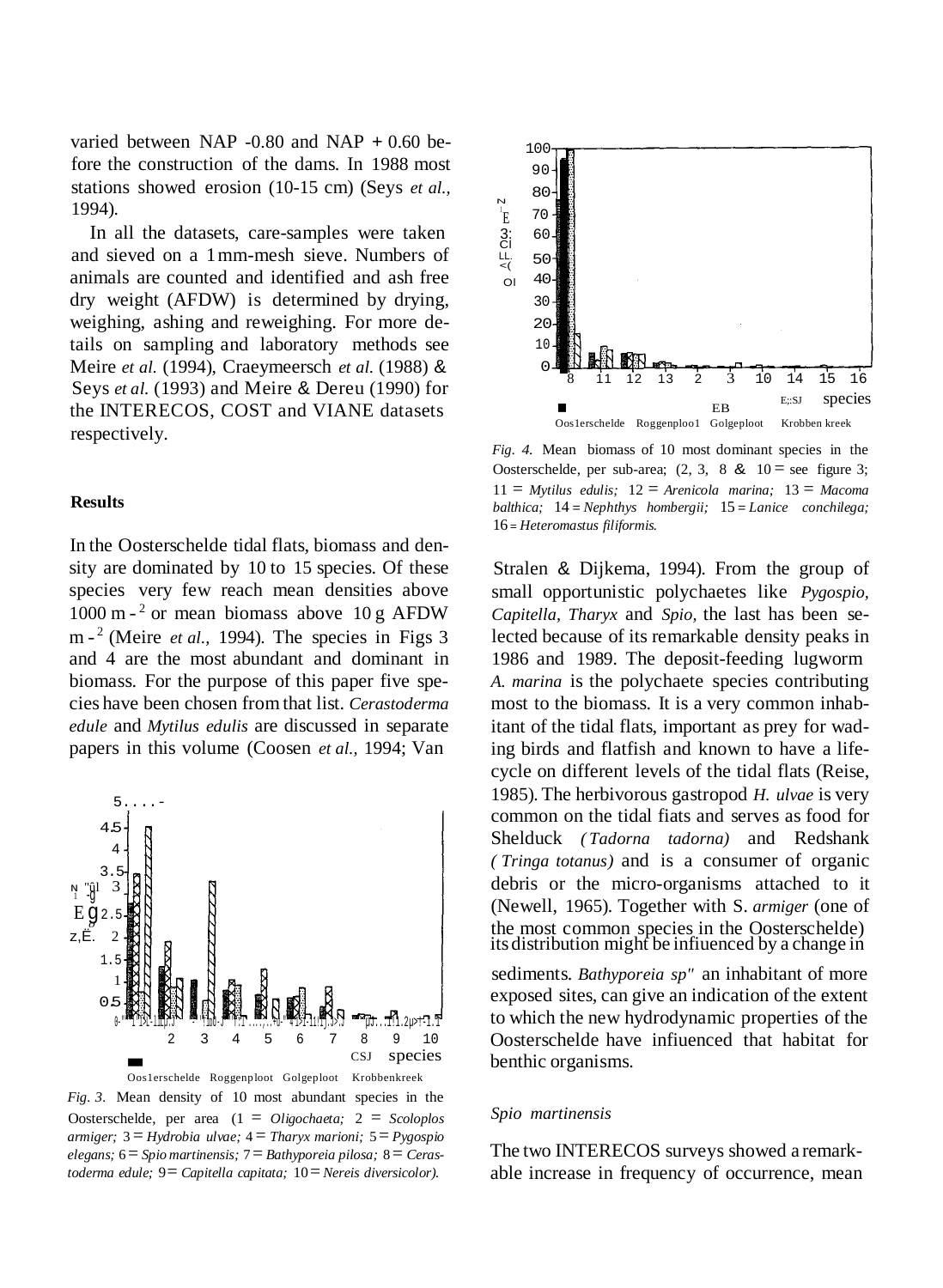| <i>Table 2.</i> INTERECOS data (number of samples, frequency of occurrence, mean density and mean biomass) of 5 species.          |  |
|-----------------------------------------------------------------------------------------------------------------------------------|--|
| $t^*$ = significant increase; i*significant decrease. Number of samples (1985 & 1989) Roggenplaat: 120; Galgeplaat: 110; Krabben- |  |
| kreek: 75.                                                                                                                        |  |

|                                              | Roggenplaat |       |                        | Galgeplaat |                |             | Krabbenkreek |       |             |
|----------------------------------------------|-------------|-------|------------------------|------------|----------------|-------------|--------------|-------|-------------|
|                                              | 1985        | 1989  | Sign                   | 1985       | 1989           | Sign        | 1985         | 1989  | Sign        |
| (a) Spiu martinensis                         |             |       |                        |            |                |             |              |       |             |
| Freq. of occurr. $(\%)$                      | 42          | 61    |                        | 36         | 77             |             | 9            | 25    |             |
| Mean density $N \cdot m -2$                  | 150         | 691   | $\hat{i}$ <sup>*</sup> | 200        | 870            | $\hat{i}$   | 270          | 430   | $\hat{1}^*$ |
| Mean bwmass g AFDW $\cdot$ m - $^{2}$        | 0.02        | 0.114 | $t^*$                  | 0.027      | 0.113          | $\hat{I}$ * | 0.027        | 0.039 |             |
| (b) Hydrobia ulvae                           |             |       |                        |            |                |             |              |       |             |
| Freq. of occurr. $(\%)$                      | 72          | 18    |                        | 95         | 27             |             | 92           | 65    |             |
| Mean d.:nsity $N \cdot m - 2$                | 3550        | 75    | i*                     | 23000      | 580            |             | 17000        | 3000  | i*          |
| Mean biomass g AFDW $\cdot$ m - <sup>2</sup> | 1.4         | 0.9   | ŕ.                     | 4.5        | 4              |             | 4            | 2     | p           |
| (c) Arenicola marina                         |             |       |                        |            |                |             |              |       |             |
| Freq. of occurr. $(\%)$                      | 79          | 89    |                        | 75         | 68             |             | 87           | 89    |             |
| Mean density $N \cdot m - 2$                 | 31          | 30    |                        | 22         | 15             |             | 68           | 41    | 1*          |
| Mean biomass g AFDW $\cdot$ m - <sup>2</sup> | 4.9         | 7.4   | î*                     | 3.8        | 6.5            | $i^*$       | 4.6          | 6.5   |             |
| (d) Scoloplos armiger                        |             |       |                        |            |                |             |              |       |             |
| Freq. of occurr. $(\ell_{0}$                 | 97          | 89    |                        | 87         | 85             |             | 85           | 88    |             |
| Mean density $N \cdot m -^2$                 | 770         | 1920  | î*                     | 600        | 900            |             | 1190         | 1090  |             |
| Mean biomass g AFDW $\cdot$ m - <sup>2</sup> | 1.07        | 1.24  |                        | 0.88       | 0.46           |             | 1.13         | 0.92  |             |
| (e) Bathyporeia sp.                          |             |       |                        |            |                |             |              |       |             |
| Freq. of occurr. $(\%)$                      | 52          | 18    |                        | 44         | $\overline{4}$ |             | 31           | 29    |             |
| Mean density $N \cdot m -^2$                 | 420         | 1020  |                        | 140        | 25             | i×          | 640          | 390   |             |
| Mean biomass g AFDW $\cdot$ m - <sup>2</sup> | 0.08        | 0.15  |                        | 0.05       | 0.013          | $i*$        | 0.117        | 0.05  |             |

biomass and mean density on all three tidal flats between 1985 and 1989 (Table 2a). Results from the permanent stations gave no evidence for a gradual pattern of increase: numbers at most permanent stations were only high in 1986 and 1989, shown for stations 3, 30 & 34 in Fig. 5.

A preference of *Spio* for sandy sediments  $\langle$  < 1% silt) is obvious from the INTERECOS data (Fig. 6a). The vertical distribution of *Spio,* however, has drastically changed from 1985 to 1989 (Fig. 6b). In 1985 it was most abundant in the zones below NAP, but in 1989 the higher zones were occupied too by this small polychaete.

# *Hydrobia ulvae*

Comparing 1985 and 1989 (INTERECOS), frequency of occurrence, mean biomass and mean density decreased dramatically on the Roggen-



*Fig. 5.* Density (in N m - 2 ) of *Spio martinensis* at COST stations 3, 30 and 34.

plaat and Galgeplaat (Table 2b), a pattem also found at most of the permanent stations there (Fig. 7a). The decrease in density and biomass occurs in all types of sediment (Fig. 6c) and in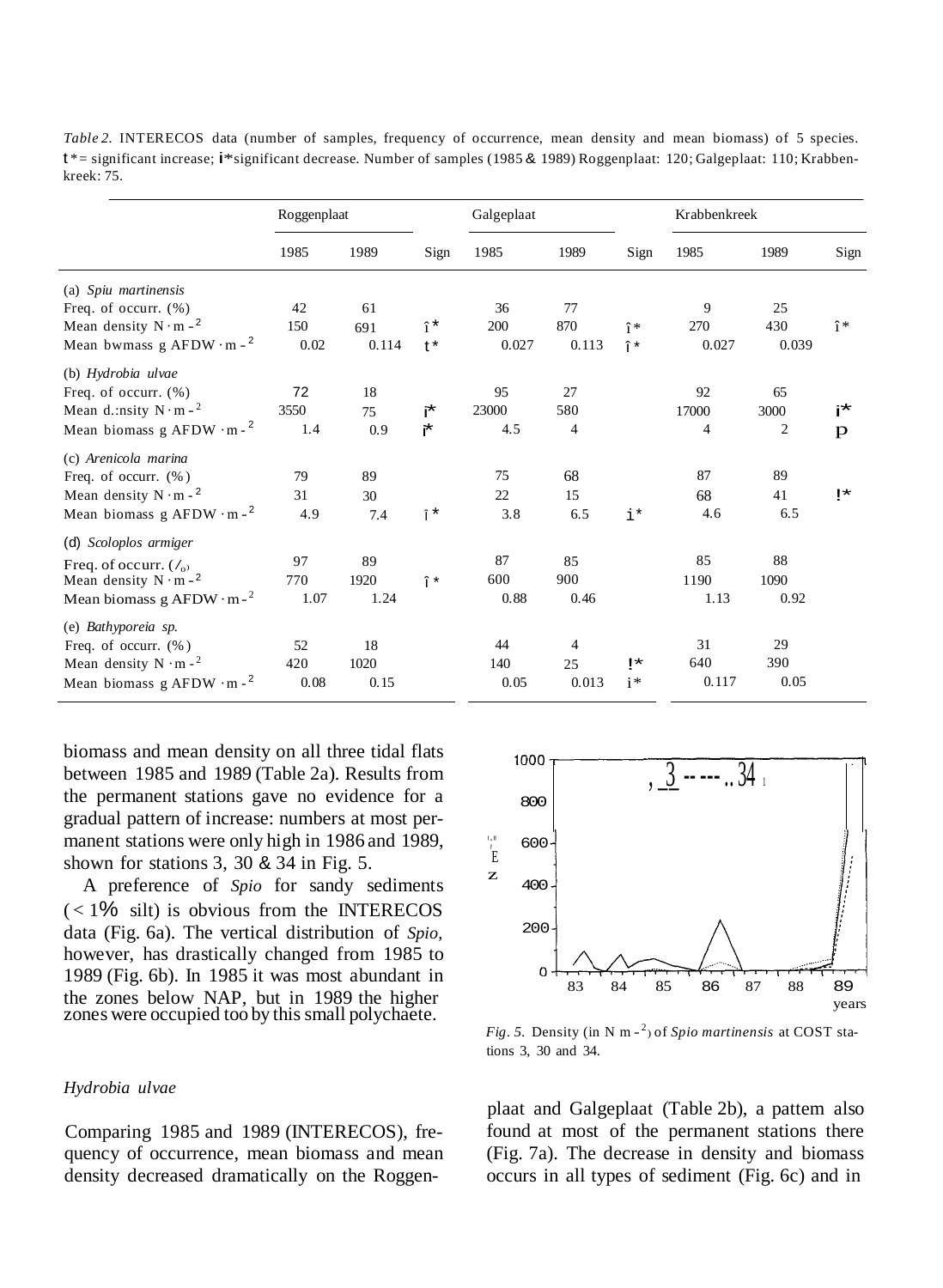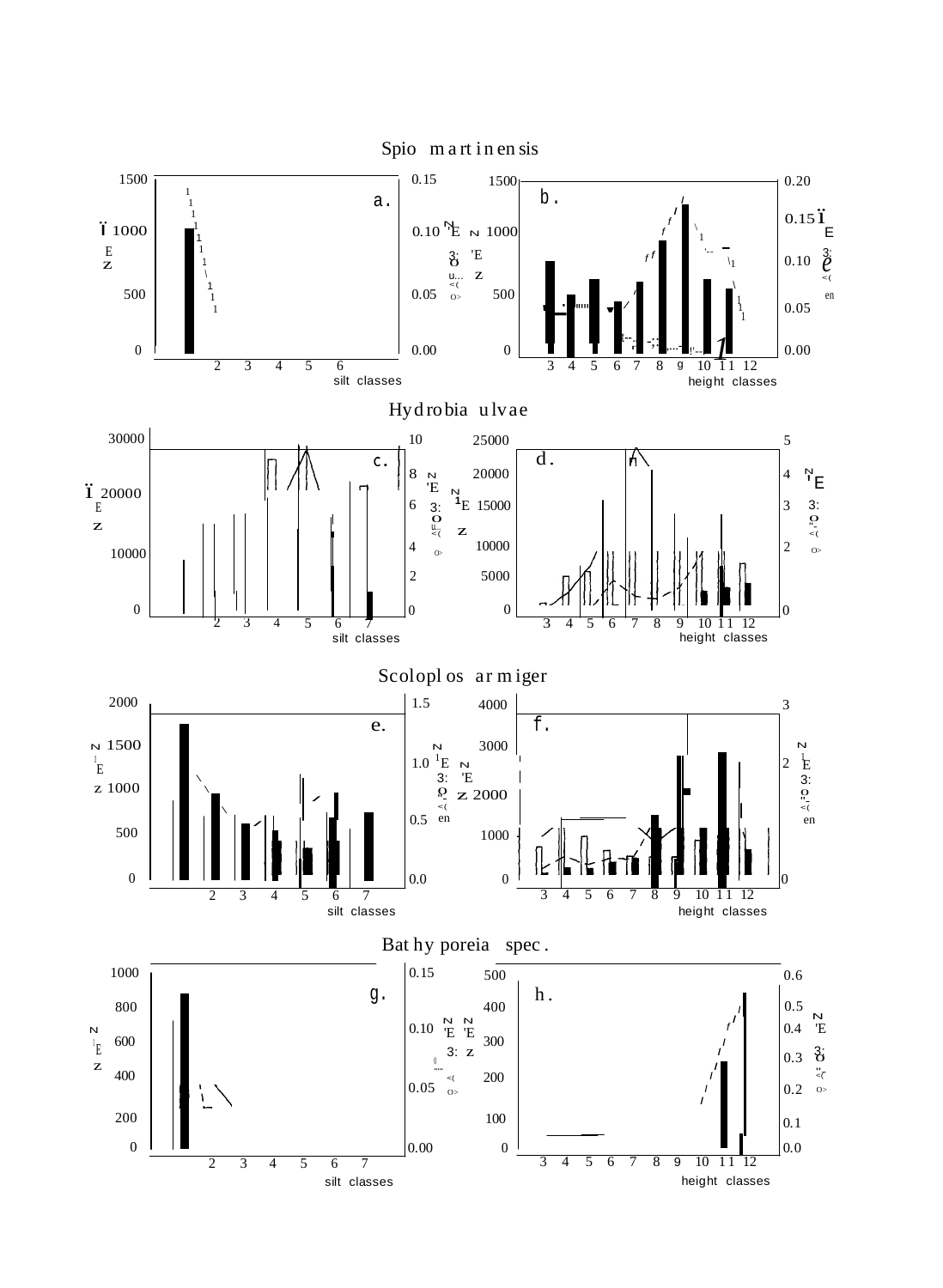most tidal areas (up to NAP  $+0.5$  m: Fig. 6d). At the Krabbenkreek the change in frequency of occurrence, mean biomass and mean density was less pronounced (Table 2b), but still significant. At the Slikken van Viane the mudsnail is dominant in the higher zones, with a distinct downward trend in biomass in station V32 (Fig. 7b). In the eastern part, the three permanent stations where *H. ulvae* is common show a mixed development in biomass variation from year to year. At two stations a seasonal pattern with low spring biomass values and higher autumn valuesisfound during the whole period ofinvestigation, except in autumn 1985 when low values were recorded (Fig. 7c). At the third station (34) *H. ulvae* almost disappeared from autumn 1987 onwards.

# *Arenicola marina*

The surveys of 1985 and 1989 do not show a significant change in the distribution pattern of this species. lt was present in 70 to 90% of the samples in both years (Table 2c). On the Roggenplaat mean biomass increased between 1985 and 1989, mean densities remained stable. The results from the permanent stations on the Roggenplaat (3 & 6) showed a normal seasonal pattern, with lower biomass values in spring and higher values in autumn, except in 1985 and 1988 at station 6 (Fig. 8a). Densities were fairly constant: (25-  $30 \text{ m} - 2$  in 1983 to 1984 and again in 1988 to 1989, but were three times as high in autumn 1985 and 1987. In the centra!part overall mean biomass values increased from 1985 to 1989 (Table 2c); densities decreased. In the eastern part of the Oosterschelde densities were higher at the higher, more silty stations  $(27 \text{ and } 33)$  than in

the lower stations (26, 30 and 34) (Figs 8b and 8c). The former represent typical 'nursery grounds', since autumn values were mostly high, together with low individual weights in stations 27 and 33. In contrast, individual weights in stations 30 and 34 showed higher values in autumn and numbers are fairly constant compared to stations 27 and 33.

# *Scoloplos armiger*

The surveys of 1985 and 1989 show no significant change in the distribution pattern of S. *armiger.* The species is present in almost 90 % of the samples taken at the three tidal flats (Table 2d). Mean biomass was usually low and stayed the same, except on the Galgeplaat, where it decreased in 1989. Mean density only increased at the Roggenplaat (Table 2d).

Time series at the permanent stations show in general low numbers from 1980 to 1984, an increase in 1985in the eastern part, followed inthe western and centra! part with a peak in 1986. At most stations 1988 and 1989 showed high numberstoo (Fig. 9). Biomass values usually remain around  $1 g$  AFDW m $-2$ , hut occasionally reach  $2 g$  AFDW m  $^{-2}$ . On the higher zone in the eastern part ofthe Oosterschelde (stations 27, 33 and 34) the seasonal pattern was interrupted in autumn 1986: density and biomass decreased and the species was absent until spring 1988(Fig. 9b). S. *armiger* does not seem to have a real preference for one type of sediment (Fig. 6e), although it isslightly more abundant in less silty sediments in 1989. Data from the same survey showed that densities on the higher parts of the intertidal zones increased (Fig. 6f).

of 1985 and 1989. Silt = fraction < 53 µ. Class 1 = S 1%; 2 = 1-2  $\frac{3}{2}$  3 = 2-3%; 4 = 3-4%; 5 = 4-5%; 6 = 5-10%; 7 = > 10  $\cdot$  Left *Fig. 6.* Biomass and density of four species in relation to different silt classes of the sampling plots in the INTERECOS surveys vertical aids: White bars = density 1985; black bars = density 1989. Right vertical axis: solid line = biomass 1985; broken line = biomass 1989. a = *Spio martinensis;* c = *Hydrobia ulvae;* e= *Scoloplos armiger;* g= *Bathyporeia sp.* Biomass and density of four species in relation to different height classes of the sampling plots in the INTERECOS surveys of 1985 and 1989. Height classes, legend:  $3 = \text{NAP-150 cm/NAP-125 cm}$ ;  $4 = -125/-100$ ;  $5 = -100/-75$ ;  $6 = -75/-50$ ;  $7 = -50/-25$ ;  $8 = -25/\text{NAP}$ ;  $9 =$  $NAP/ + 25$ ;  $10 = +25/ + 50$ ;  $11 = +50/ + 75$ ;  $12 = +75/ + 100$ . Left vertical axis: White bars = density 1985; black bars = density 1989. Right vertical axis: solid line = biomass 1985; broken line = biomass 1989. b = *Spio martinensis;* d = *Hydrobia ulvae;* f= *Scoloplos armiger;* h=*Bathyporeia sp.*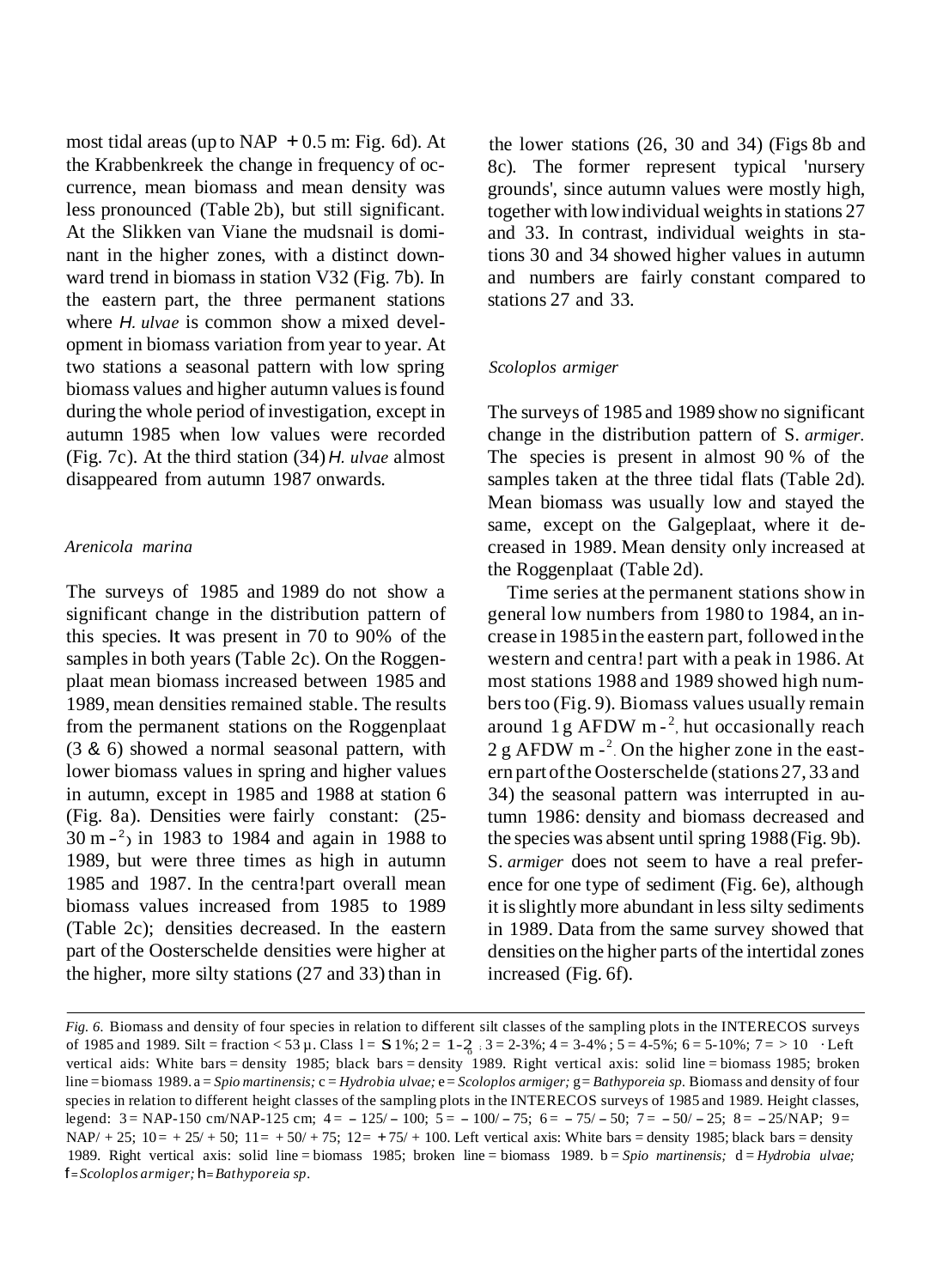



*Fig.* 7. Biomass (ing AFDW m - <sup>2</sup>) of *Hydrobia ulvae* at COST stations 3 and 6 (a); at Viane stations V32 and V39 (b); at COST stations 27, 33 and 34 (c).

# *Bathyporeia sp\_*

The Amphipods *Bathyporeia pilosa* (Lindström) and *B. sarsi* (Watkin) are both more or less abun-

*Fig. 8.* Biomass (in g AFDW m- 2) of *Arenicola marina* at COST stations 3 and 6 (a); Density (in N m - 2) of *Arenicola marina* at COST stations 27 and 33 (b); at COST stations 26, 30 and 34 (c).

dant on the tidal flats of the Oosterschelde. Since identification problems can arise, all animals were grouped as *Bathyporeia sp.* The survey of 1989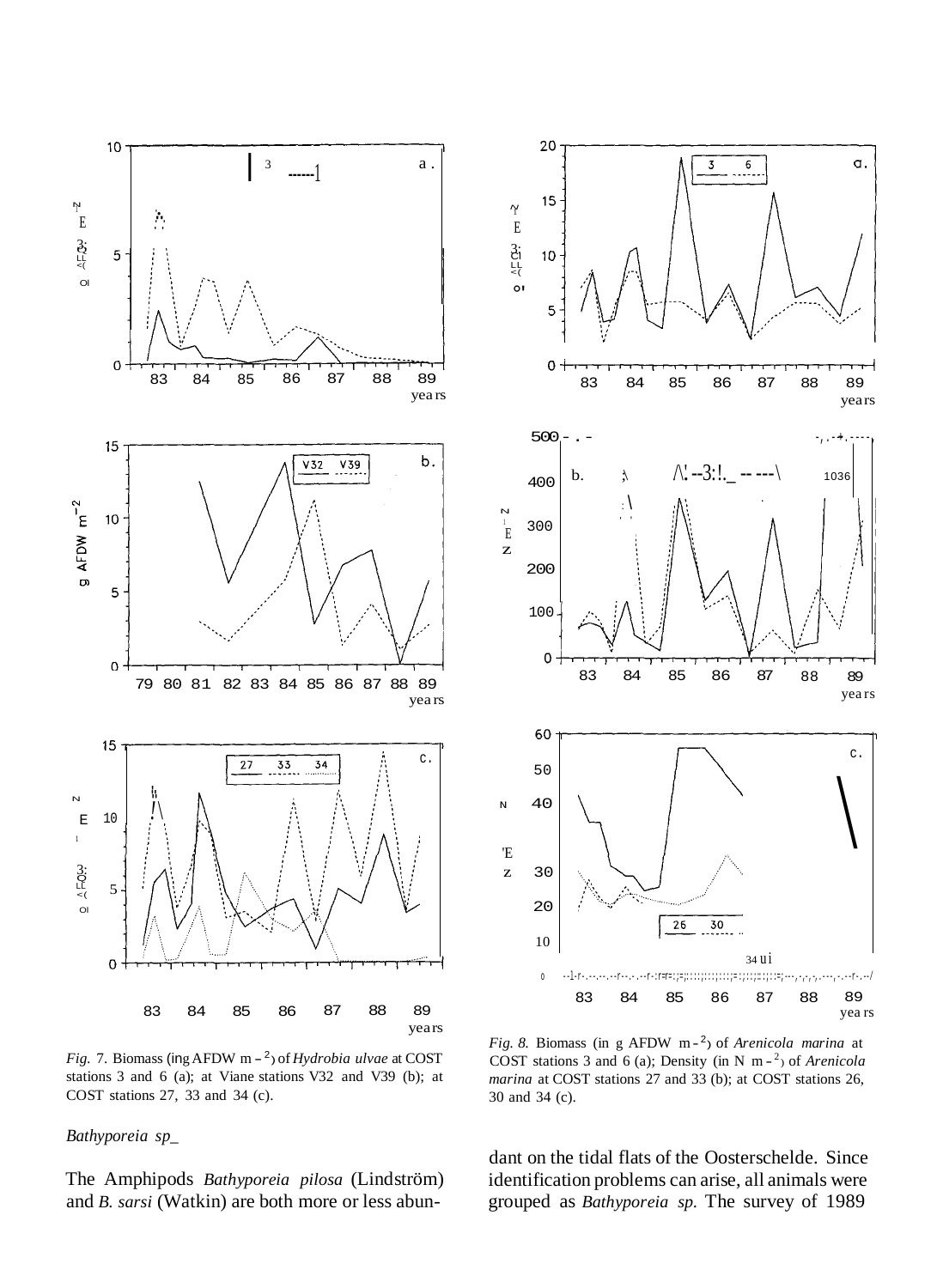

*Fig. 9.* Density (in N m - <sup>2</sup> ) of *Scoloplos armiger* at COST stations 3 and 6 (a); at COST stations 27, 33 and 34 (b); at Viane stations V22, V32 and V39 (c);

showed a negative change in the distribution pattern of *Bathyporeia sp.* on the Roggenplaat and the Galgeplaat compared with the survey of 1985. The species was present in almost 50% of the samples taken at these two tidal flats in 1985



*Fig.* JO. Density (in N m $-$ <sup>2</sup>) of *Bathyporeia sp.* in COST stations 3 and 6.

(Table 2e). In 1989 *Bathyporeia sp.* was found in only 18% (Roggenplaat) and 4% (Galgeplaat) of the samples. In the Krabbenkreek it was still present in 30% of the samples. Mean biomass was usually very low on all three locations, not more than  $0.15$  g AFDW m-<sup>2</sup> and mean density varies between 25 and 1000 m<sup>-2</sup>. They only de-83 84 85 86 87 88  $y\overset{\text{89}}{\text{e}}\overset{\text{92}}{\text{e}}\text{s}$  creased on the Galgeplaat. The preference for sandy sediments is obvious in both years (Fig. 6g).

> Overall, the change in distribution between 1985 and 1989 indicates a change of biomass and density towards the higher intertidal zones (Fig. 6h). In the permanent stations where this amphipod was found, rather low numbers were recorded in 1980-1984. Density increased temporarily in 1985-1986 and again in 1988-1989 (Fig. 10).

#### **Discussion**

### *Sediments and height*

Ten Brinke *et al.* (1994) assume that the decrease in percentage silt and median grain size found in the Krabbenkreek is representative of all landward tidal flats (also for the Verdronken Land van Zuid Beveland). This assumption corresponds with the decrease at the higher stations 27 and 33, but not with the observations at the low lying station 30 (Seys *et al"* 1994). So, a genera! pattern of change in sediment texture is hard to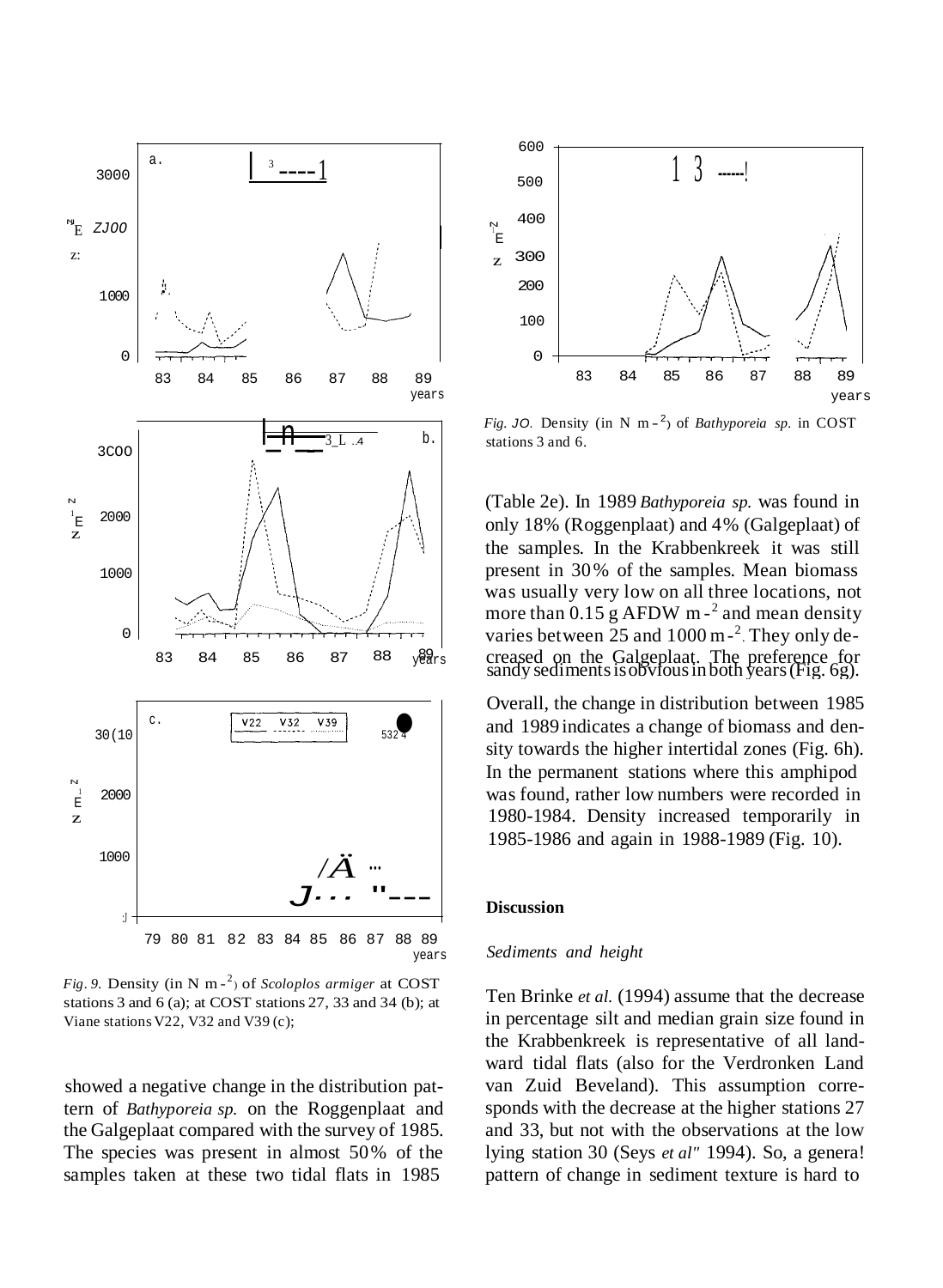give on the basis of the available data. The decrease in height between 1985 and 1989 is significant for all tidal fiats examined (Mulder & Louters, 1994). Consequently, the emersion periods for most sites have changed. Due to the reduced tidal amplitude emersion period also changed, resulting in a decrease above mid tidal level and an increase below. But overall, the range of observed emersion periods on the tidal fiats of the Oosterschelde did not change, so benthic organisms still have to deal with the same variation in exposure and submersion.

The ongoing shift of sediment from the higher to the lower intertidal parts (Mulder & Louterse, 1994) will lead to a substantial decrease in exposed total tidal fiat area during low tide.

# *Macrobenthos*

The density-peaks of *Spio martinensis* in 1986 and 1989, especially on the higher dynamic zones of the tidal fiats, cannot both be explained as a response to the hydrodynamic changes that took place in 1986. The opportunistic life style with two to four reproductive periods in a year, together with a short life span of one year (Gudmundsson, 1985) makes an immediate reaction possible, but the factor that caused the 3-fold increase in 1989was not of hydrodynamic nature.

Although the higher zones of the tidal fiats became less silty after the completion of the engineering works, *S. martinensis* <lid not increase immediately. The settlement in 1989 in the higher zones of *Spio* may be explained by lack of competition or predators. At the Krabbenkreek and the Galgeplaat, where the decrease in silt fraction was significant, the frequency of occurrence increased from 9 to 25% and from 36 to 77% respectively, but also on the Roggenplaat this species became more common.

The high spatial variability in density and biomass is quite common in *Hydrobia* populations. Beukema & Essink (1986) and Dörjes *et al.* (1986) found almost exclusively non-coinciding density tluctuations in the Wadden Sea; this was explained by the active migration of the species.

Four possible explanations for the decline of the mudsnail in the Oosterschelde will be discussed:

- (a) hydrodynamic changes due tothe engineering works;
- (b) intluence of cold winters on recruitment;
- (c) parasitic infestation.

(a) Since *H. ulvae* is known to favour silty sediments (Newell, 1965; Fenchel, 1975, Barnes & Greenwood, 1978), a lowering of the percentage of silt in the upper layers could be one of the reasons for the observed decline in 1989. During the higher wave impact of 1986 (Mulder & Louters, 1994) the sediment of the lower intertidal zone, including the mudsnails, could have been 'washed out'. That habitat would than be less suited to larvae of the mudsnail.

On the tidal fiats examined, the silt fraction was lower in 1989 than in 1985, but only on the Krabbenkreek were the differences in percentage silt and median grain size significant (Table 1; Ten Brinke *et al.,* 1994), compared with the temporal variability. On that intertidal fiat, the decrease in silt in the sampling stations was not correlated with the decrease in biomass of the mudsnail in the same stations (Fig. 11). Other taxa that are favoured by silty sediments, like *Heteromastus filiformis* and *O/igochaeta ,* did not show any decrease from 1985 to 1989. The de-



*Fig. 11.* Decrease/increase in biomass of *Hydrobia ulvae* in relation to decrease/increase of silt content in sediments from the Krabbenkreek (1989 *vs* 1985).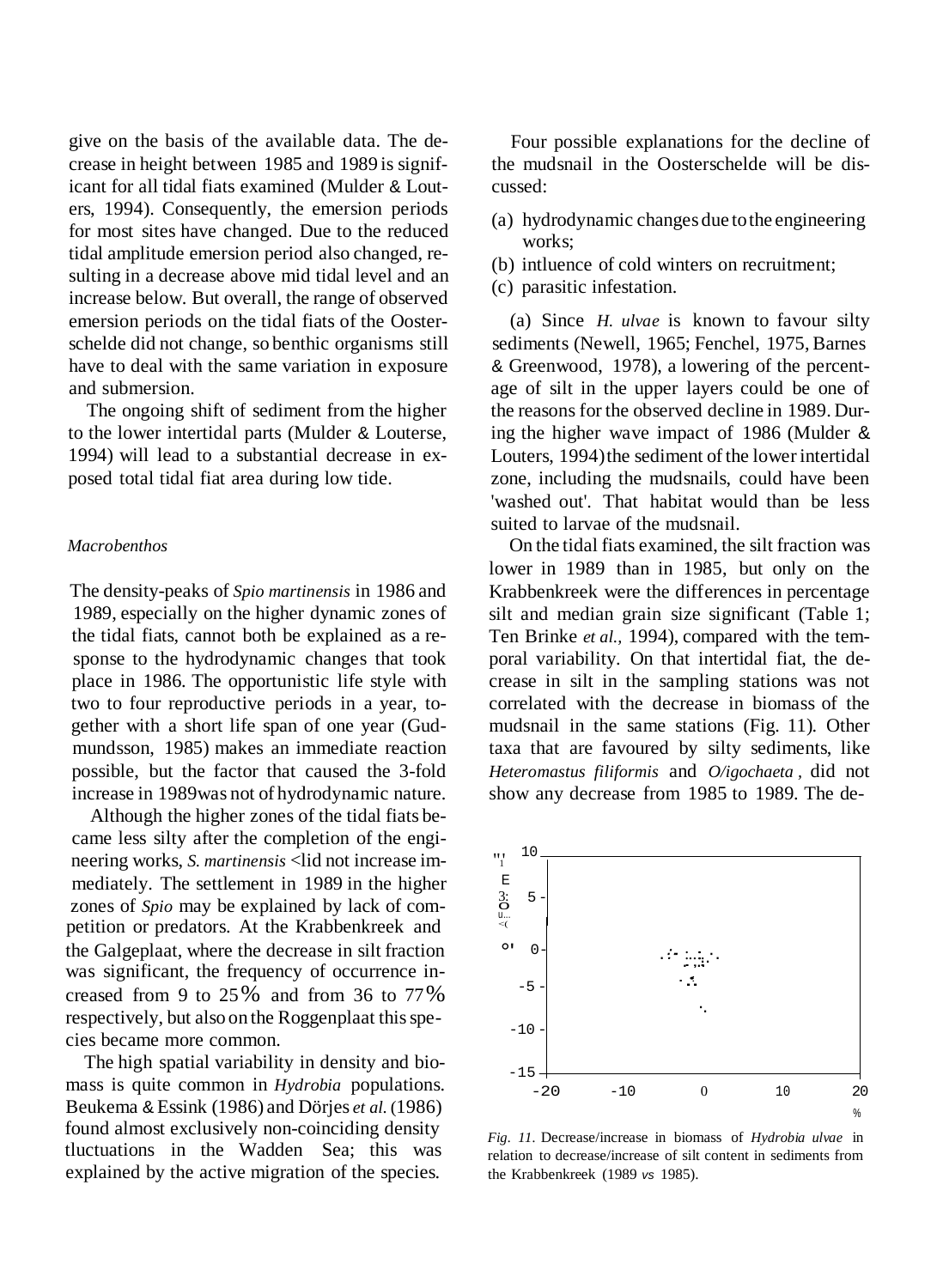cline of *H. ulvae* is just as strong in the parts of the tidal fiats that still have a high percentage of silt (Fig. 6c).

There are more facts that refute the 'washing out'-hypothesis. If the animals are 'washed away' by hydrodynamic forces, the chance of this happening must have been greatest in the period October 1986, since at that time the storm surge harrier was closed during a severe storm. No collapse of the population (in numbers and/or biomass) wasfound in spring 1987,however (Fig. 7). At three of the stations (3, 6 and 34) the decrease starts in autumn 1987 and at the Slikken van Viane autumn 1988 gave the lowest values of the study period. The observed low value in spring 1987 at station 27, high in the intertidal of the eastern part of the Oosterschelde, is probably related to the preceeding period of reduced immersion times (Hummel *et al.,* 1994), because in autumn 1987 numbers were high again and biomass was back to previous levels. The higher zones of the INTERECOS surveys also showed a minimum change in biomass (Fig. 6d). The ability of *Hydrobia* to disperse easily points towards a nonhydrodynamical factor to explain the decrease in numbers and biomass on many locations, but it is possible that the permanent increased wave impact bas an effect on the settlement oflarvae on a small zone of the tidal flats.

It seems that the disappearance of *H. ulvae* did not happen in the entire Oosterschelde and where it happened it was not simultaneous.

(b) *H. ulvae* is not very sensitive to cold winters (Beukema, 1979), but it could well be that the cold winter of 1984/1985 caused a decrease in numbers of its predators *(i.e.* shore crabs), so allowing the new settlement of 1985 of *H. ulvae* to spread all over the estuary. On the other hand, warm summers can cause low egg production and hence a small recruitment (Barnes & Greenwood, 1978). The summer temperature of 1989 was indeed above normal (KNMI - weather reports). Recruitment success is one of the determining factors that govern density fluctuations. It could well be that the INTERECOS survey of 1985 coincided with a remarkable strong settlement.

The mudsnail is known for its variable pattem of strong and weak year classes (Fish & Fish, 1974, 1977). Data from the Slikken van Viane and one of the eastern stations (34) support this view, but other stations show highest numbers of juveniles in other years. Again, the dispersion of *Hydrobia* is an important phenomena explaining density differences. A comparison of the mean individual weights of the mudsnails in 1985 and 1989 (Table 3) indicates smaller specimens in 1985. The observed biomasses (including shell) in 1985 (0.20 to 0.45 mg AFDW) suggest a strong dominance of 0 -year individuals, if compared with the weights found by Wolff  $&$  de Wolf(1977) in the former Grevelingen estuary. Dekker (1979) also found comparable weights (0.20-0.60 mg AFDW) in the Western Dutch Wadden Sea.

# (c) Parasitic infestation.

*H. ulvae* is an important intermediate host for several trematodes (Kinne, 1980; Rothschild, 1936; Ankel, 1962; Morrisey, 1990; Jensen & Mouritsen, 1992). Infestation rates can vary from place to place, from only a few individuals to over 90% of the population (Kinne, 1980). There are no data on parasitic infestation of *H. ulvae* in the Oosterschelde. At several stations, however, high individual weights were recorded in 1987to 1989. This may point to infestation. The destruction of the gonads results in changes in physiological and hormonal mechanisms, causing the specimens to grow bigger than normal (gigantism) and make them sterile. A mortality of 40 % in the Danish Wadden Sea in 1990 was attributed to infestation with trematodes. High temperatures were suggested as a triggering factor for the mass development of the trematodes in *Hydrobia* (Jen sen & Mouritsen, 1992).

*Table 3.* Mean individual biomass (mg AFDW, including shell) of *H. ulvae* on three tidal flats in the Oosterschelde in 1985 and 1989.

| Tidal flats  | 1985 | 1989 |  |  |
|--------------|------|------|--|--|
| Roggenplaat  | 0.45 | 1.14 |  |  |
| Galgeplaat   | 0.20 | 1.06 |  |  |
| Krabbenkreek | 0.23 | 0.73 |  |  |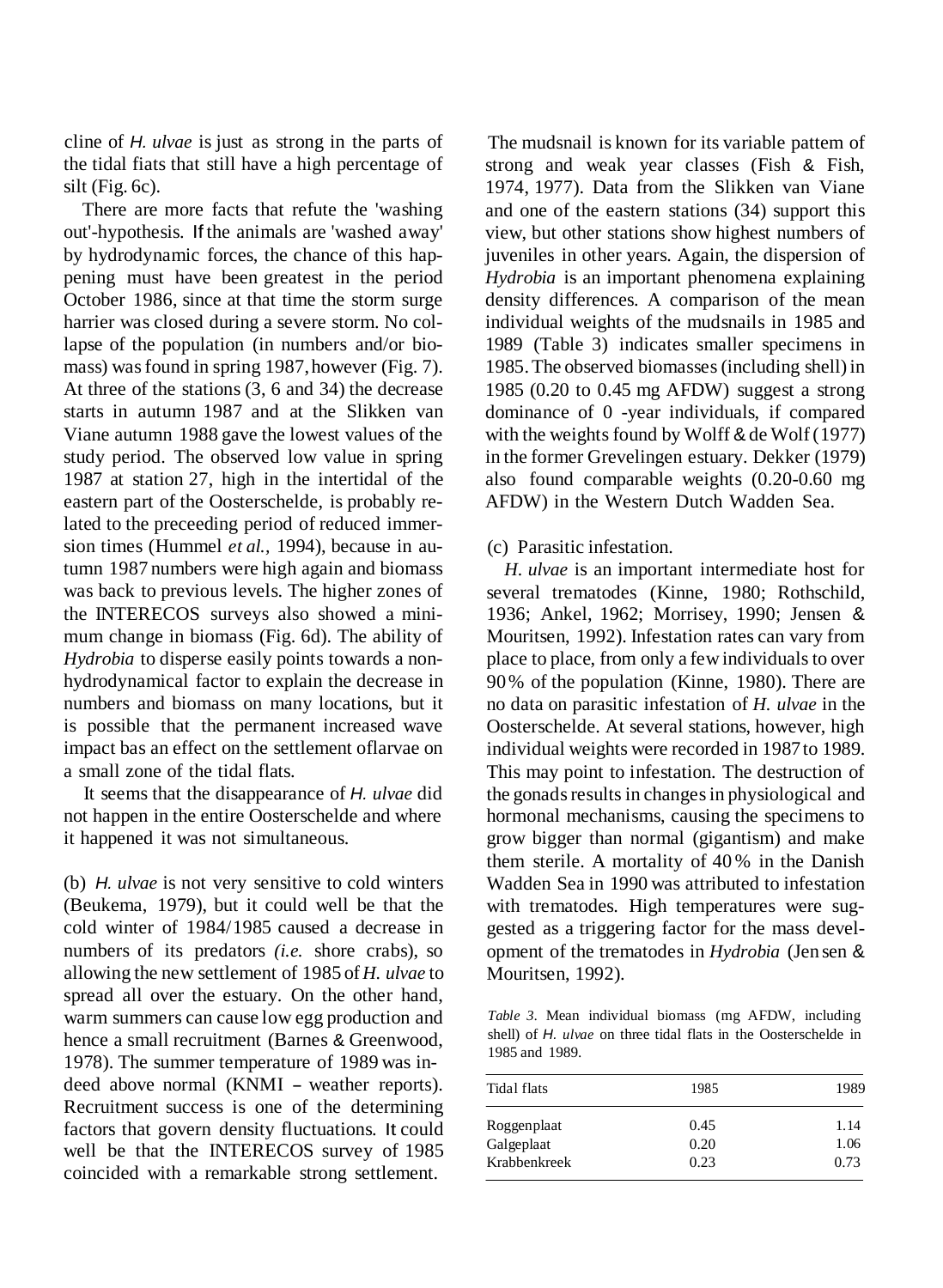The conclusion must be, with Barnes (1988), that population limiting factors and their differential effects on juveniles and adults are still contentious or unknown. The occurrence of a strong year class in 1985, coinciding with different factors that caused a decline in the population at many places, does not allow a proper assessment of the impact of the engineering works.

Living rather deep in the sediment, the adult *Arenicola marina* is not very sensitive to hydrodynamic disturbances. lts ecological amplitude is broad, but very soft sediments are not favoured, certainly not by adults (De Wilde & Farke, 1981). Severe winters have no infiuence on the size of the population (Dörjes *et al.,* 1986; Beukema, 1982). Large density fiuctuations from year to year do not occur (Reise, 1985; Beukema, 1982), presumably because the number of juveniles that settles between the adults is limited by the number of adults (Farke & Berghuis, 1979). Only on typical juvenile settlement places ('nursery fiats') on the higher shore do large numbers occur. The developments of *A. marina* in the Oosterschelde over the period 1983-1989 do not deviate from studies elsewhere. Only on the higher zones, juvenile settlement was interrupted in the period of reduced tidal amplitude.

Longbottom (1970) has shown that the abundance of *A. marina* can be correlated with the abundance of organic matter in the sediment. The changes in fine sediment content that occurred on some places did not infiuence its distribution on the Oosterschelde, however. <sup>IE</sup> 3000

*Scoloplos armiger* is widespread in subtidal and intertidal areas in all sorts of sediments (Wolff, 1973), but particulary common in fine to muddy sands (Gibbs, 1968). The increase in numbers and biomass from 1985 onwards occurred in other coastal areas too, such as the Wadden Sea (Beukema & Essink, 1986). This indicates that the development in the Oosterschelde is probably not caused by local environmental changes, hut by larger scale events such as weather or climate. *S. armiger* is a northern species, not very sensitive to severe winter temperatures (Beukema, 1989), whereas one of its major predators *Nephtys hombergii* is then subject to a high mortality

(Beukema, 1987). In the permanent plots *N. hombergii* declined sharply between 1984-1987 (severe winters 1984-1985, 1985-1986 and 1986- 1987). Recolonisation did not start until 1989 (Seys *et al"* 1994). Moreover, although

*S. armiger* is known to be sensitive to langer exposure times (Fortuin *et al"* 1989) and it is therefore not likely to occur at the highest intertidal level (Schöttler & Grieshaben, 1988), it was most abundant in 1989 in the higher zones (Fig. 6f). At the same time *N. hombergii* became re-established higher on the tidal fiats (Fig. 12). This is an indication that the pattern of distribution of *S. armiger* in the Oosterschelde is temporally and spatially (under the normal immersion regime) infiuenced by the occurrence of the predator *N. hombergii.*

*B. pilosa* and *B. sarsi* live in the upper layers of unstable, sandy tidal fiats  $($  <2  $\%$  silt content, median grain size 150-220 *µ;* Kharyallah & Jones, 1980). There they find enough water movement (oxygen supply) and the sediment structure that enables them to dig and feed in their typical way (Nicolaisen & Kanneworff, 1969).

The tempora! density pattern of *Bathyporeia sp.* in the Oosterschelde is neither related to severe winter temperatures (1984-1985 to '86-'87), nor to manipulations of the storm surge harrier



*Fig. 12.* Biomass and density of *Nephthys spec.* in relation to different height classes of the sampling plots in the INTER-ECOS surveys of 1985 and 1989. legenda:  $3 = \text{NAP-150 cm}$ NAP-125 cm;  $4 = -125/ - 100$ ;  $5 = -100/ - 75$ ;  $6 = -75/$  $-50$ ;  $7 = -50/-25$ ;  $8 = -25/NAP$ ;  $9 = NAP/ +25$ ;  $10= +25/ +50$ ;  $11= +50/ +75$ ;  $12= +75/ +100$ . Left vertical axis: White bars = density 1985; black bars = density 1989. Right vertical axis: solid line = biomass 1985; broken line = biomass 1989.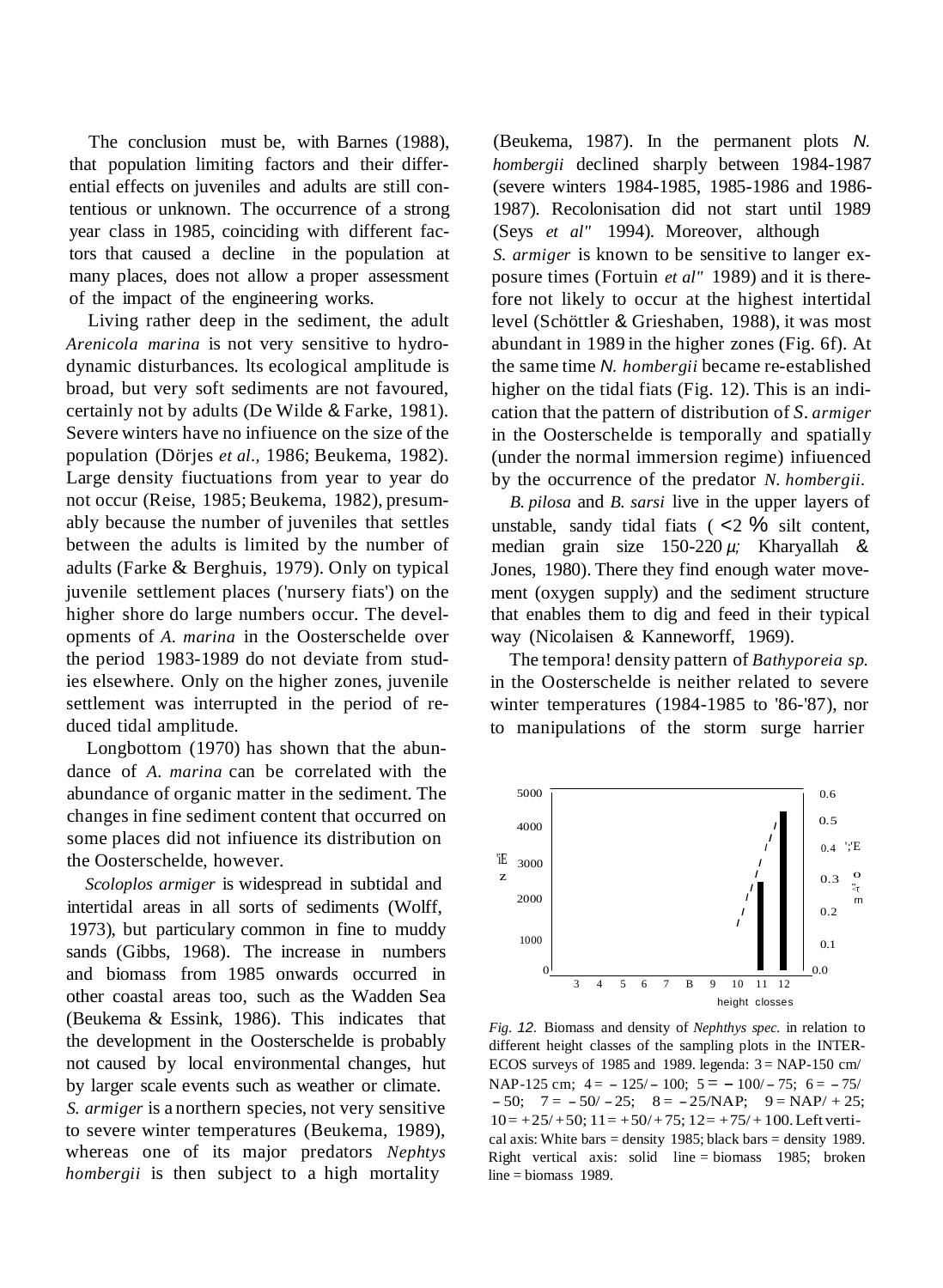(1986-1987). However, the shift towards higher tidal levels on a spatial scale and the increase in density and biomass at the Roggenplaat indicate that local changes in hydrodynamics may play a role. Nicolaisen & Kanneworff (1983) found rather large seasonal and year to year variations in absolute and relative numbers in a Danish coastal area, and they mention water movement as one of the most important environmental factors for the distribution of the species. In the Westerschelde *Bathyporeia sp.* is one of the most common species of the high dynamic sand flats (Ysebaert & Meire, 1991). In the Oosterschelde current velocities decreased on average by 33% (Ten Brinke *et al.,* 1994) while in a limited range  $(NAP + 50$  cm to  $NAP + 100$  cm) of the tidal area the impact of wave-stress increased (Mulder & Louters, 1994). This range is just the range where *Bathyporeia sp.* is still present in high or even higher densities.

# **Conclusions**

Various fiuctuations in the distribution, density and biomass of some common species of the tidal fiats have been observed before, during and after the construction and presence of the storm-surge harrier and secondary dams, but only little of that variation could be explained by the changes in hydrodynamic factors or sediment characteristics.Itseemstoberestricted to atempora!decline in numbers on the higher zones of the flats during the period ofreduced immersion (1986-1987). Tidal conditions and sediment variation are still of the same order as before, but the current velocities arelowerinmany places.Theeffect of thenewhydrodynamica! conditions ontransport and settlement of pelagic larvae was not studied. Itis however unlikely that the mechanica! properties of the sediment have altered in such a way that the growth of juveniles is restricted. Transport of food to the bottom may be affected on the long run. The erosion process of the tidal flats may eventually cause a shift in benthic communities: further observations on a large scale of all benthic organisms can give answers to the many question s that still remain.

# **Acknowledgements**

We wish to thank A. van den Dool, J. Dereu, E. C. Stikvoort, E. Brummelhuis and E. Wessel who assisted in the sampling, the determination and the recording of the data. J. Buijs and E. C. Stikvoort carefully handled the data and prepared the figures. We would also like to thank R. H. D. Lambeck for his helpful comments on the draft. Communication No. 699 of NIOO-CEMO, Yerseke, The Netherlands.

# **References**

- Anke!, F., 1962. *Hydrobia ulvae* Pennant und *Hydrobia ventrosa* Montagu als Wirte larvaler Trematoden. Vidensk. Meddr Dansk Naturh. Foren. 124: 1-100.
- Barnes, R. S. K., 1988. On reproductive strategies in adjacent lagoonal and intertidal-marine populations of the Gastropod *Hydrobia ulvae.* J. mar. bio!. Ass. U.K. 68: 365-375.
- Barnes, R. S. K. & J. G. Greenwood, 1978. The response of the intertidal gastropod *Hydrobia ulvae* Pennant to sediments of differing particle size. J. exp. mar. Bio!. Ecol. 31: 43-54.
- Beukema, J. J., 1979. Biomass and species richness of the macrobenthic animals living on a tidal flat area in the Dutch Wadden Sea: effects of a severe winter. Neth. J. Sea Res. 13: 203-223.
- Beukema, J. J ., 1982. Annual variation in reproductive success and biomass of the major macrozoobenthic species living in a tidal flat area of the Wadden Sea. Neth. J. Sea Res. 16: 37-45.
- Beukema, J. J., 1985. Zoobenthos survival during severe winters on high and low tidal flats in the Dutch Wadden Sea. In J. S. Gray & M. E. Cristiansen (eds), Marine Biology of Polar Regions and Effect of Stress on Marine Organisms. John Wiley & Sons Ltd: 351-361.
- Beukema, J. J., 1987. Predatory effects of *Nephtys hombergii* on other polychaetes in tidal flat sediments. Mar. Ecol. Prog. Ser. 40: 95-101.
- Beukema, J. J., 1989. Long-term changes in macrozoobenthic abundance on the tidal flats of the western part of the Dutch Wadden Sea. Helgoländer wiss. Meeresunters. 43: 405- 415.
- Beukema, J. J. & K. Essink, 1986. Common patterns in the fluctuations of macrozoobenthic species living at different places on tidal flats in the Wadden Sea. Hydrobiologia 142: 199-207.
- Coosen, J., F. Twisk, M. W. M. van der Tol, R. H. D. Lambeck, M. R. van Stralen & P. M. Meire, 1994. Variability in stock assessment of cockles *(Cerastoderma edule* L.) in the Oosterschelde (in 1980-1990), in relation to environmental factors. Hydrobiologia 282/283: 381-395.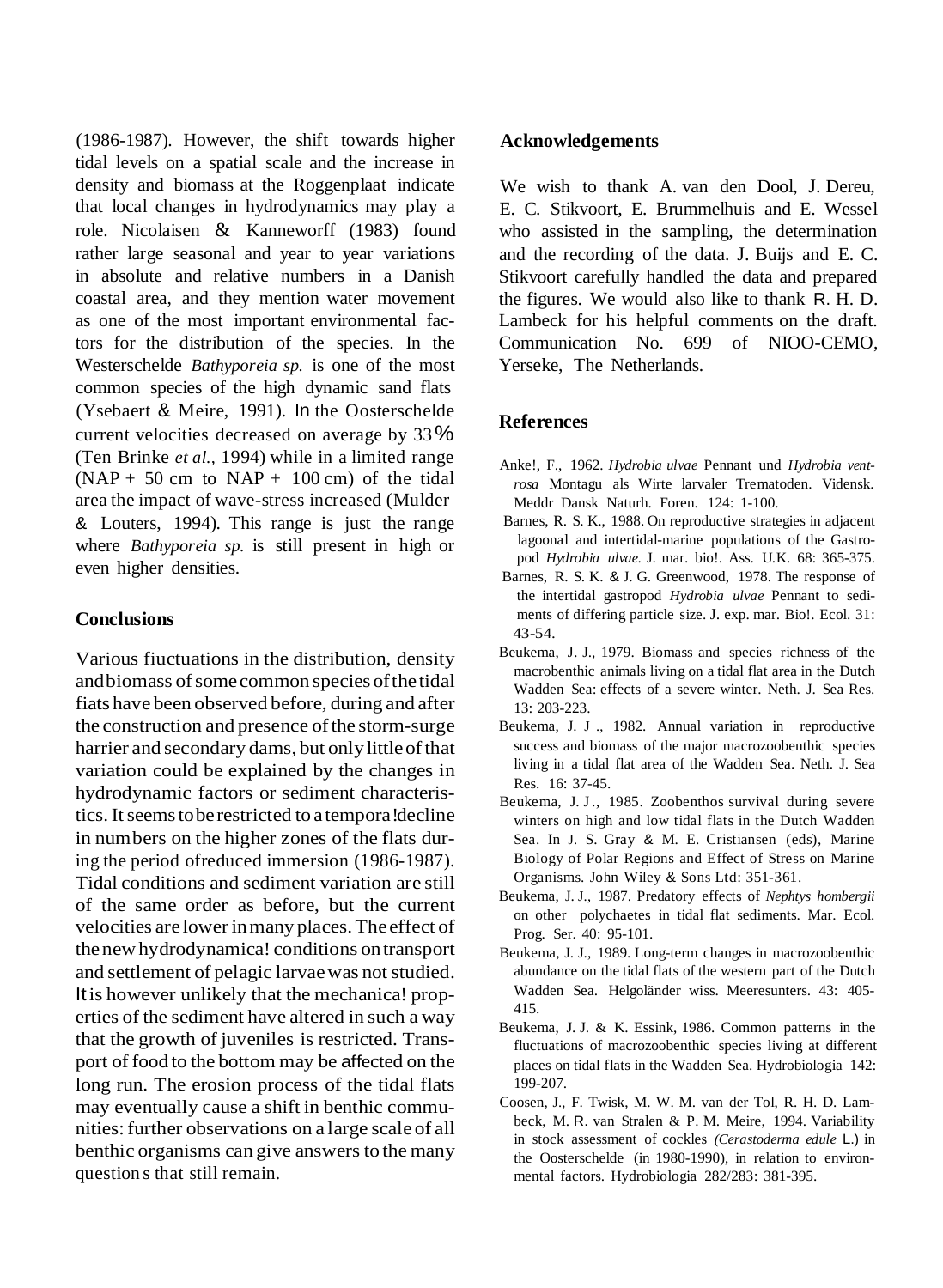- Craeymeersch, J., J. Coosen, A. v. d. Dool, 1988. Trendanalyse van densiteit- en biomassawaarden van bodemdieren in het getijdengebied van de Oosterschelde (1983-1986). DIHO Rapporten en verslagen nr. 1988-7 (in Dutch).
- Dankers, N. & J. J. Beukema, 1983. Distributional patterns of macrozoobenthic species in relation to some environmental factors. In N. Dankers, H. Kühl & W. J. Wolff (eds), Invertebrates of the Wadden Sea. Balkema, Rotterdam: 69-103.
- Dekker, R., 1979. Numbers, growth, biomass and production of organic and calcareous matter of *Hydrobia ulvae* (Gastropoda: Prosobranchia) in the western Dutch Wadden Sea. Interne verslagen NIOZ Texel 1979-15, 27 pp.
- De Wilde, P. A. W. J. & H. Farke, 1981. The Lugworm Areni*cola marina.* In N. Dankers, H. Kühl & W. J. Wolff (eds), Invertebrates of the Wadden Sea. Balkema, Rotterdam: 111-113.
- Dörjes, J., 1980. Auswirkungen des kalten Winters 1978/79 auf das marine Macrobenthos. Natur und Museum llO: 109-115.
- Dörjes, J., H. Michaelis & B. Rhode, 1986. Long-term studies of macrozoobenthos in intertidal and shallow subtidal habitats near the island of Norderney (East Frisian coast, Germany). Hydrobiologia 142: 217-232.
- Farke, H. & E. M. Berghuis, 1979. Spawning, larval development and migration of *Arenicola marina* under field conditions in the western Wadden Sea. Neth. J. Sea Res. 13: 529-535.
- Fenchel, T., 1975. Factors determining the Distribution Patterns of Mud Snails (Hydrobiidae). Oecologia 20: 1-17.
- Fish, J. D. & S. Fish, 1974. The breeding cycle and growth of Hydrobia ulvae in the Dovey estuary. J. mar. biol. Ass. U.K. 54: 685-697.
- Fish, J. D. & S. Fish, 1977. The effects of temperature and salinity on the embryonic development of *Hydrobia u/vae* Pennant. J. mar. bio!. Ass. U.K. 57: 213-218.
- Forbes, V. E. & G. R. Lopez, 1990. The role of sediment type in growth and fecundity of mud snails (Hydrobiidae). Oecologia 83: 53-61.
- Fortuin, A. W., H. Hummel, A. Meijboom & L. de Wolf, 1989. Expected Effects of the Use of the Oosterschelde Storm Surge Barrier on the Survival of the Intertidal Fauna: part 1 - The Effects of Prolonged Emersion. Mar. Envir. Res. 27: 215-227.
- Hummel, H., A. W. Fortuin, R. H. Bogaards, A. Meijboom & L. de Wolf, 1994. The effects of prolonged emersion and submersion by tidal manipulation on marine macrobenthos. Hydrobiologia 282/283: 219-234.
- Gibbs, P. E., 1968. Observations on the populations of *Scoloplos armiger* at Whitstable. J. mar. biol. Ass. U.K. 48: 225-254.
- Gray, J. S., 1974. Animal sediment relationships. Oceanogr. Mar. Bfol. annu. Rev. 12: 223-261.
- Gudmundsson, H" 1985. Life history patterns of Polychaete speciesofthe family Spionidae.J.mar.bio!.Ass.U.K. 65: 93-ll l.
- Jensen, K. T. & K. N. Mouritsen, 1992. Mass mortality in two common soft-bottom invertebrates, *Hydrobia ulvae* and *Corophium volutator*-the possible role of trematodes. Helgoländer Meeresunters 46: 329-339.
- Kharyallah, N. H. & A. M. Jones, 1980. The ecology of *Bathyporeia pilosa* (Amphipoda: Haustoriidae) on the Tay Estuary. ll. Factors affecting the micro-distribution. Proc. r. Soc. Edinb. 78: 121-130.
- Kinne, 0., 1980. Diseases of marine animals. Volume 1:Genera! aspects, Protozoa to Gastropoda. J. Wiley & Sons, New York, 466 pp.
- Longbottom, M. R., 1970. The distribution of *Arenico/a marina* (L.) with particular reference to the effects of particle size and organic matter of the sediments. J. exp. mar. Bio!. Ecol. 5: 138-157.
- Meire, P. M" J. Seys, J. Buijs & J. Coosen, 1994. Spatial and tempora! patterns of intertidal macrobenthic populations in the Oosterschelde: are they influenced by the construction of the storm-surge harrier? Hydrobiologia 282/283: 157- 182.
- Meire, P. M. & J. Dereu, 1990. Use of the abundance/biomass comparison method for detecting environmental stress: some considerations based on intertidal macrozoobenthos and bird communities. J. appl. Ecol. 27: 210-223.
- Mulder J. P. M. & T. Louters, 1994. Changes in basin geomorphology after implementation of the Oosterschelde estuary project. Hydrobiologia 282/283: 29-39.
- Morrisey, D. J., 1990, Factors affecting individual body weight in field populations of the mudsnail *Hydrobia ulvae.* J. mar. biol. Ass. U.K. 70: 99-106.
- Newell, R., 1965. The role of detritus in the nutrition of two marine deposit feeders, the prosobranch *Hydrobia ulvae* and the bivalve *Macoma balthica.* Proc. zool. Soc. Lond. 144: 25-45.
- Nicolaisen, W. & E. Kanneworff, 1969. On the burrowing and feeding habits of the Amphipods *Bathyporeia pilosa* Lindström and *Bathyporeia sarsi* Watkin. Ophelia 6: 231- 250.
- Nicolaisen, W. & E. Kanneworff, 1983. Annual variations in vertical distribution and density of *Bathyporeia pilosa* Lindström and *Bathyporeia sarsi* Watkin at Julebaek (North Sealand, Denmark). Ophelia 22: 237-251.
- Nienhuis, P. H. & A. C. Smaal, 1994. The Oosterschelde estuary, a case study of a changing ecosystem: an introduction. Hydrobiologia 282/283: 1-14.
- Reise, K., 1985. Tidal flat ecology. An experimental approach to species interactions. Ecological studies, vol. 54. Springer-Verlag, Berlin, Heidelberg, New York, Tokyo, 191pp.
- Rothchild, M., 1936.Gigantism and variation in *Peringia ulvae* (Pennant, 1977), caused by infection with larval trematodes. J. mar. bio!. Ass. U.K. 20: 537-546.
- Schöttler, U. & M. Grieshaber, 1988. Adaptation of the polychaete worm *Scoloplos armiger* to hypoxic conditions. Mar. Biol. 99: 215-222.
- Seys, J., P. M. Meire, J. Coosen, J. A. Craeymeersch, R. H. D. Lambeck & A. Wielemaker-van den Dool, 1993.